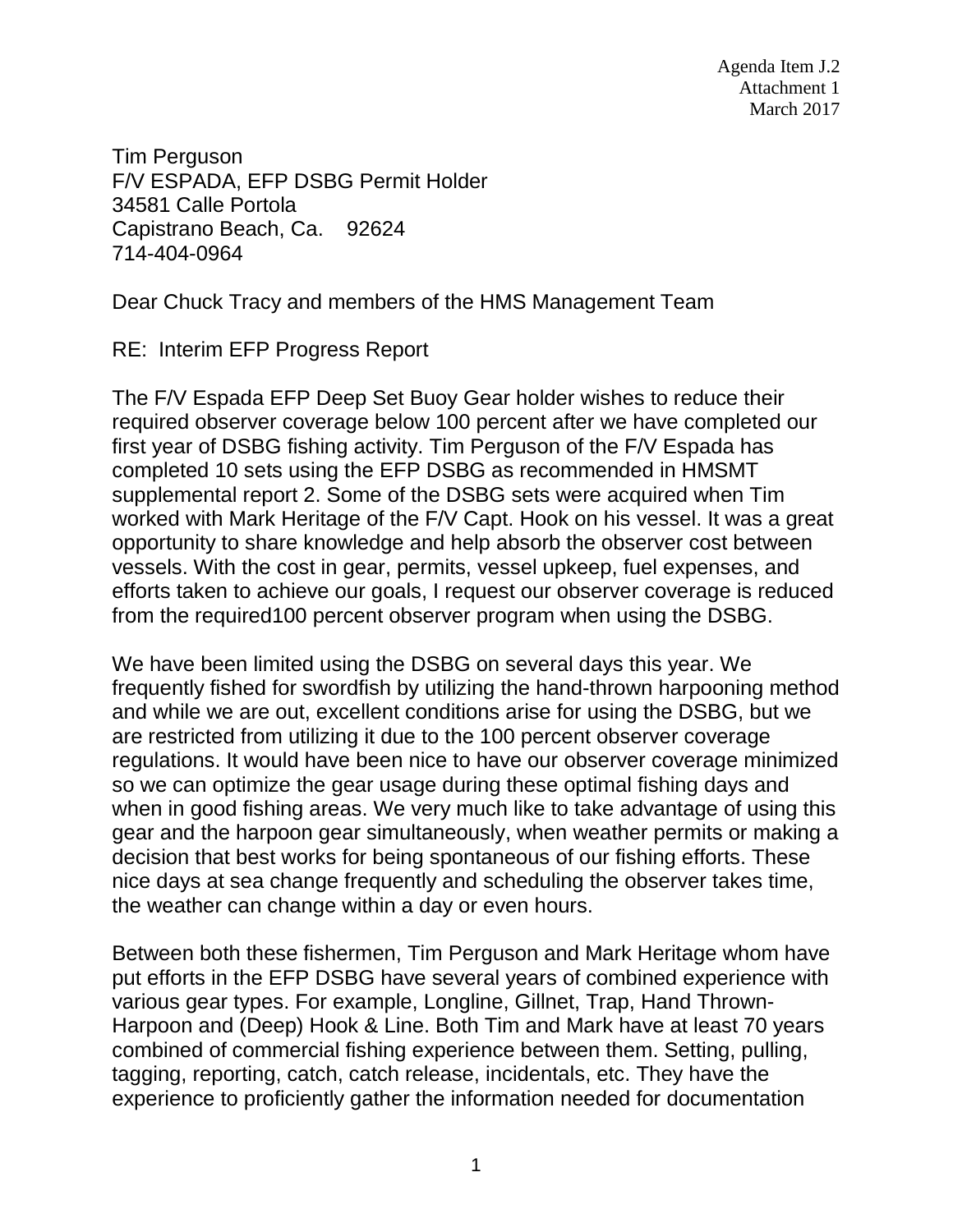required, sell, catch, safely release their catch, as well as the utilization of the DSBG.

Unfortunately, there were times this season we had limited fishing days, some days we were unable to obtain an observer within the 24 hour time slot, weather conditions change and when time and weather permits observers were unavailable. Therefore, many good fishing days passed by, Hand thrown Harpoon Fishing Permit was used instead of the efforts going towards the DSBG. With the 10 days of DSBG effort, we caught two species of which we sold one swordfish to the local consumer and the other was a Thresher Shark, we kept for our own consumption. We did not have any by-catch or incidentals during any of the days fished this season. Restricted to the 100 percent observer coverage has limited our ability to freely utilize this DSBG, as other EFP users are having plentiful days of success with no by-catch and with limited observer coverage.

The table description below indicates dates the DSBG was utilized, dates observer used, total trip hours, hours DSBG soaked, catch vs. by-catch and fishing vessel utilized. There were days we did not have a total 8 hour soak time and some of the days show more soak times. This diversity was partly due to limited daylight hours, weather conditions or our daily activity. It would be much appreciated if the hours of soak time, was just a guideline to base ones experience, but not held to explicitly. Ultimately, we achieved the same goal. The gear was baited, set and pulled with all expectations and with the outcome being the same. We have the experience, whether it's a catch or a safe release.

Please consider recommending a reduced DSBG observer coverage rate of 30% with Tim Perguson and with Mark Heritage, so they can continue their fishing efforts without limitations towards the success of the DSBG. This will allow us to continue contributing our time and efforts in seeing this gear work as it was intended. Continue to work hard, in finding other alternative ways of catching highly migratory species with no by-catch and limiting ones that do have by-catch. Reduced EFP DSBG observer coverage, will give us more set days and more catch days with zero bycatch.

Thank you,

Laura Perguson